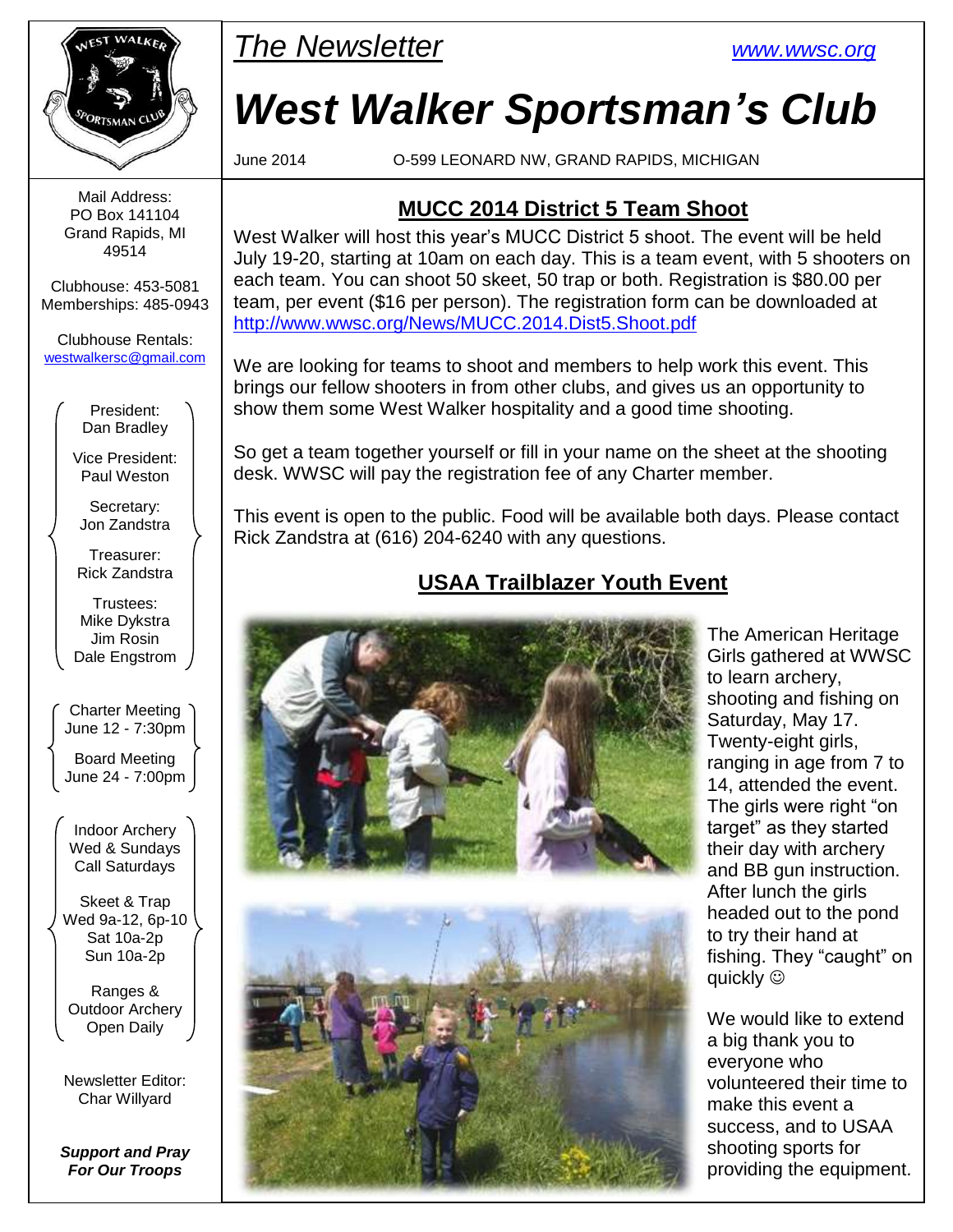#### **3D Archery is OPEN**

3D targets are set up and will be available to shoot until late fall. The 3D range is gated and locked. The cost is \$6.00 and you must be a member. Sign in at the range office is required, and you must show your WWSC membership card. Absolutely NO broad heads or practice broad heads are to be shot into ANY targets. The 3D league is open to the public and will start Tuesday July 16 at 5:30. The league runs for 10 weeks and the cost is \$10.00. If you want to shoot the league just show up on Tuesday at 5:30 or contact Dave Whitney at 835-5814 for more information.



#### **Ladies Only Pistol Orientation**

Ladies Only Pistol orientation class - June 14 from 2pm to 5pm. Cost: \$20. This hands on training will acquaint participants with pistol shooting. Only .22's will be used (no recoil). Absolutely no experience is necessary. This is NOT a CPL class, but will qualify you if you choose to take the CPL class mentioned below. All pistols, ammo, safety glasses, hearing plugs will be provided. A second class is offered on Aug 9. Pre-registration is required. Contact: **[Barry45ACP@aol.com](mailto:Barry45ACP@aol.com)** for an application.

#### **CPL Classes**

Concealed Carry License (CPL) class – Sept 13, 9am to 5pm. Cost: \$135 (discounts for WWSC Charter and Associate members). This is the required class for the State of Michigan. Ammo requirements: 50 rounds (no magnum's please). Class size is limited. Pre-registration is required. Contact: [Barry45ACP@aol.com](mailto:Barry45ACP@aol.com) for an application.



#### **Hunter Safety Classes Offered at WWSC**

 West Walker is proud to support the DNR Hunter Safety program. Instructors are certified by the Michigan Department of Natural Resources. Our instructors volunteer their time and expertise to teach and make hunting the truly safe sport it is.

This is a twelve hour course consisting of both classroom instruction as well as practical hands-on training. Class work consists of learning and understanding the hunter safety book, various demonstrations, and the written safety test. Students are also given hands-on experience with shot guns, pistols, and .22 rifles as well as the safe way of crossing a fence, walking in a field with other hunters, and removing a firearm from a vehicle.

We offer two Hunter Safety classes every year, one in July and one in August. Sign up for classes begins in May. Class size is limited so be sure to sign up early to reserve your spot. The cost is \$8.00 and you must pre-register. Attendance on all 4 dates is mandatory. To register or for more information please contact Ron Kobel at 453-3645.

| 2014 Hunter Safety Class Schedule |                                 |  |  |  |
|-----------------------------------|---------------------------------|--|--|--|
| Class #1 - July                   | <b>Class #2 - August</b>        |  |  |  |
| Saturday July 19 9:00am - 1:00pm  | Saturday Aug 9 9:00am - 1:00pm  |  |  |  |
| Tuesday July 22 7:00pm - 9:00pm   | Tuesday Aug 12 7:00pm - 9:00pm  |  |  |  |
| Thursday July 24 7:00am - 9:00pm  | Thursday Aug 14 7:00am - 9:00pm |  |  |  |
| Saturday July 26 9:00am - 1:00pm  | Saturday Aug 16 9:00am - 1:00pm |  |  |  |

Hunt Safely!!!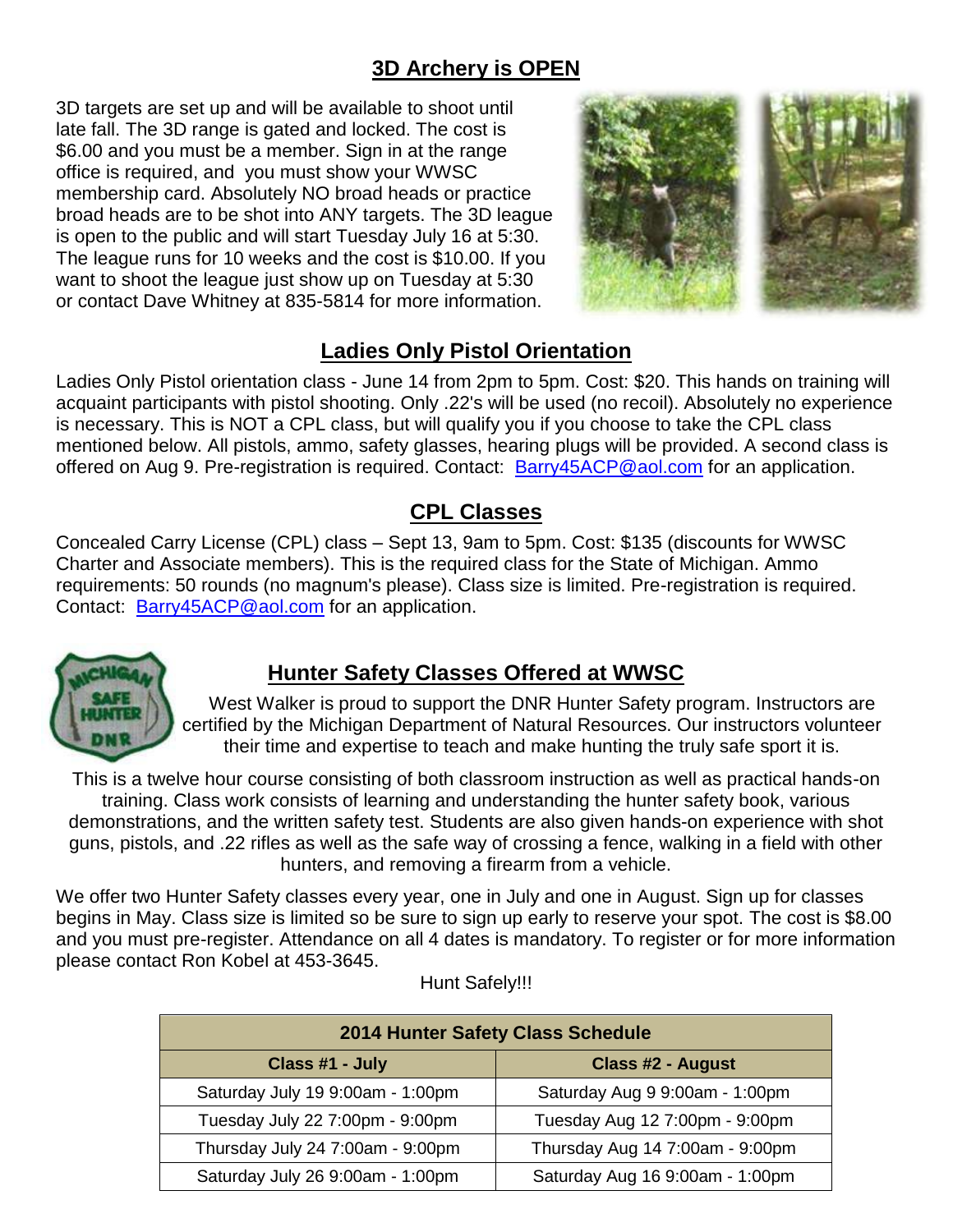#### **Seaway/WWSC Fun Shoot**

The Seaway/Wwsc challenge will be held the last two Wednesdays in August, with the first shoot at Seaway on the  $20<sup>th</sup>$  then at WWSC on the  $27<sup>th</sup>$ . This is a for fun shoot and we hope to get a lot of participants!

Food will be provided at each location. The cost is still only \$12.00 for 50 birds and that includes your meal.

So mark your calendars and look for more details in the July newsletter.

#### **Spring Shotgun League Banquet**

There will be a banquet held on Saturday, June 28 for those who shot the Spring Shotgun League. League participants are welcome to bring a guest.

We will begin at 3:00 by shooting a few rounds of Annie Oakley so don't forget to bring your gun. Prizes will be awarded to the teams that won first place in skeet and trap.

This will be a potluck picnic, so please bring a dish to pass. Tableware will be provided. We have pop and water but feel free to bring your own beverage if you prefer. We will start eating around 5:30.

#### **Centerfire Targets**

We now have centerfire revolver/auto targets at the indoor range.

Indoor range fees for May will be dropped to \$2.00 per individual and \$3.00 per family.

We have the building open on Wednesdays from 5-9 and Sundays from 5:30 to 9

So if you haven't had a chance to check out the new facility, now's the time.

# **Steak Night / ATA Shoot**

Wednesday June 4 is an ATA Big 50 Steak night shoot. Trap fields will not be available for open shooting until all event shooting is finished.The steak dinners are available to the general public. Dinner includes a baked potato, garlic bread, veggies and a salad. Prices are \$8.00 for non-members. Members and anyone participating in an ATA shoot pay only \$6.00.

#### **Concealed Pistol License Training**

I offer a one day CPL class to anyone 21 years and older for \$125. Wwsc charter/associate members receive \$25/\$60 discounts. Please call (616) 540- 0678 and visit www.greatlakescpltraining.net

**Great Lakes CPL Training LLC**

Owner & club member Bill Parsons

#### **June Range Hours**

**June 1 – 15**

Mon – Sat: 9:00am – 9:15pm Sundays: 10:00am – 9:15pm

#### **June 16 – 31**

Mon – Sat: 9:00am – 9:15pm Sundays: 10:00am – 9:15pm

Link for range hours: http://www.wwsc.org/ClubInfo/range\_hours.htm

Link for range rules: http://www.wwsc.org/ClubInfo/range\_rules.htm

#### **Gun Safes**

**Nov 25 Henry 45-70 cal**

**Dec 30 Remington 1911R1 45 ACP**

Walk – In Vault Doors Fort Knox – American Security – Graffunder

## **HOOGERHYDE SAFE**

1033 Leonard St NW, Grand Rapids, MI 49504 **Phone: (616) 458-6365** Fax: (616) 485-2554

### **SK FULL DRAW 3-D ARCHERY RANGE**

10751 12<sup>th</sup> Ave., Grand Rapids, MI 49534 Phone: **(616) 791-7970**

Open 7 Days **Stan Kurek**

Dawn to Dusk WWSC Member

#### **2014 Big Gun Raffle Jan 28 Kel Tec SUB2000, 9mm Scott Huyser, #251 Feb 25 Taurus 85UL 38 special Denny Fuller, #9 Mar 25 Mossberg 500 Tactical Tri-rail, 12g Tom Cottrell, #175 Apr 29 Smith & Wesson M&P 22 Jim Nash, #34 May 27 Ruger American 270 cal Don Mize, #38 Jun 24 Ruger KSR40 (ss) 40 cal Jul 29 Henry Golden Boy, 22 LR Aug 26 Beretta 92 FS 9mm Sep 30 Savage Model 11 Trophy Hunter XP .223 w/Nikon 3x9 Oct 28 Glock 22 Gen4 40 cal**